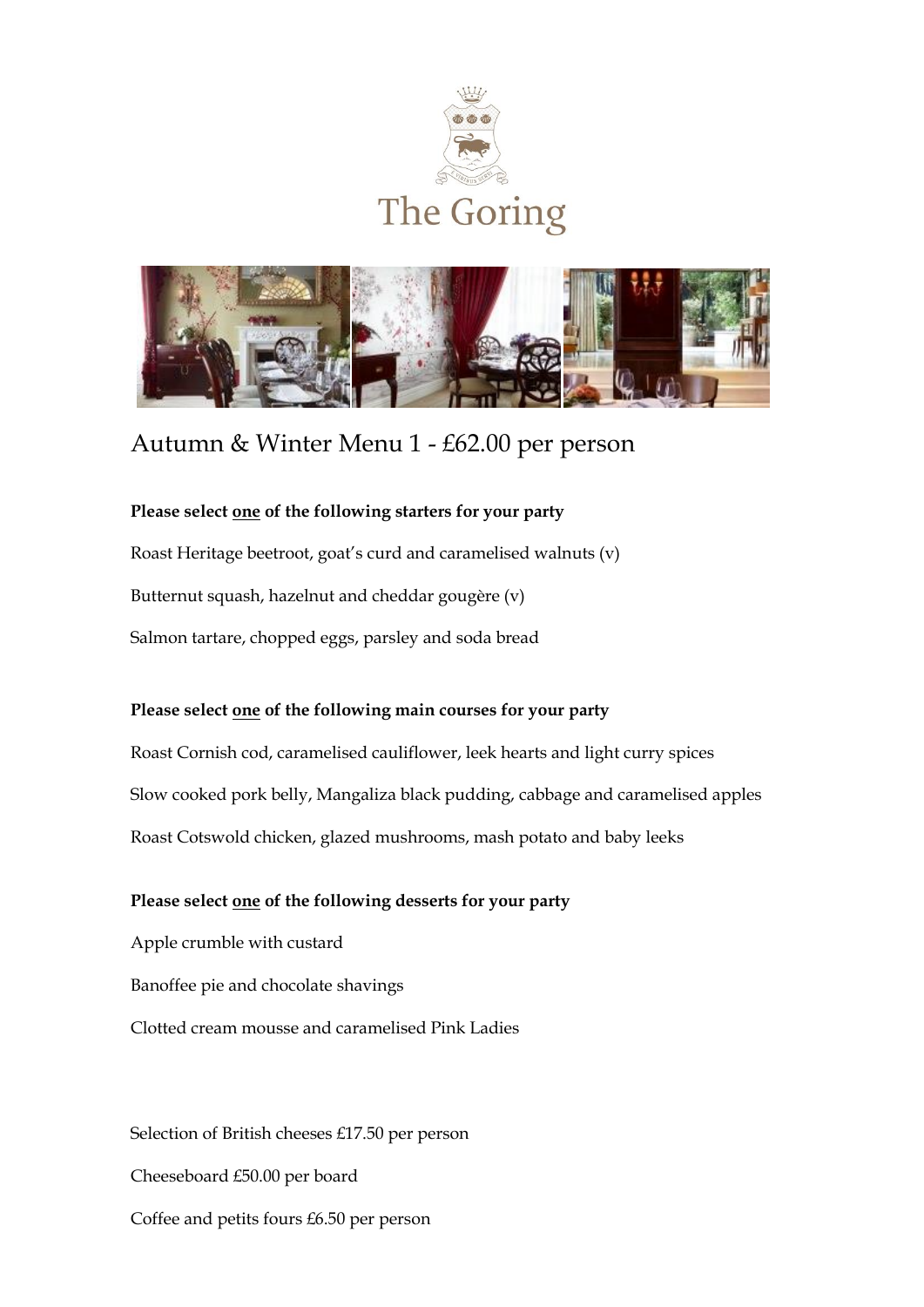



# Autumn & Winter Menu 2 - £74.00 per person

#### **Please select one of the following starters for your party**

Truffle chicken soup, glazed mushrooms, confit egg yolk and sausage roll Potted shrimp, pickled vegetables and anchovy toast

Spelt risotto, ceps and crispy Burford eggs (v)

## **Please select one of the following main courses for your party**

Cornish sea bass, braised lettuce, seaweed and clams

Salt Marsh lamb, root vegetables and hot pot

Roast free range duck breast, beetroot, crispy duck legs and port sauce

#### **Please select one of the following desserts for your party**

Sticky toffee pudding and mascarpone

Pistachio burnt Cambridge cream

Chocolate and candied ginger fudge with passion fruit

Selection of British cheeses £17.50 per person Cheeseboard £50.00 per board Coffee and petits fours £6.50 per person